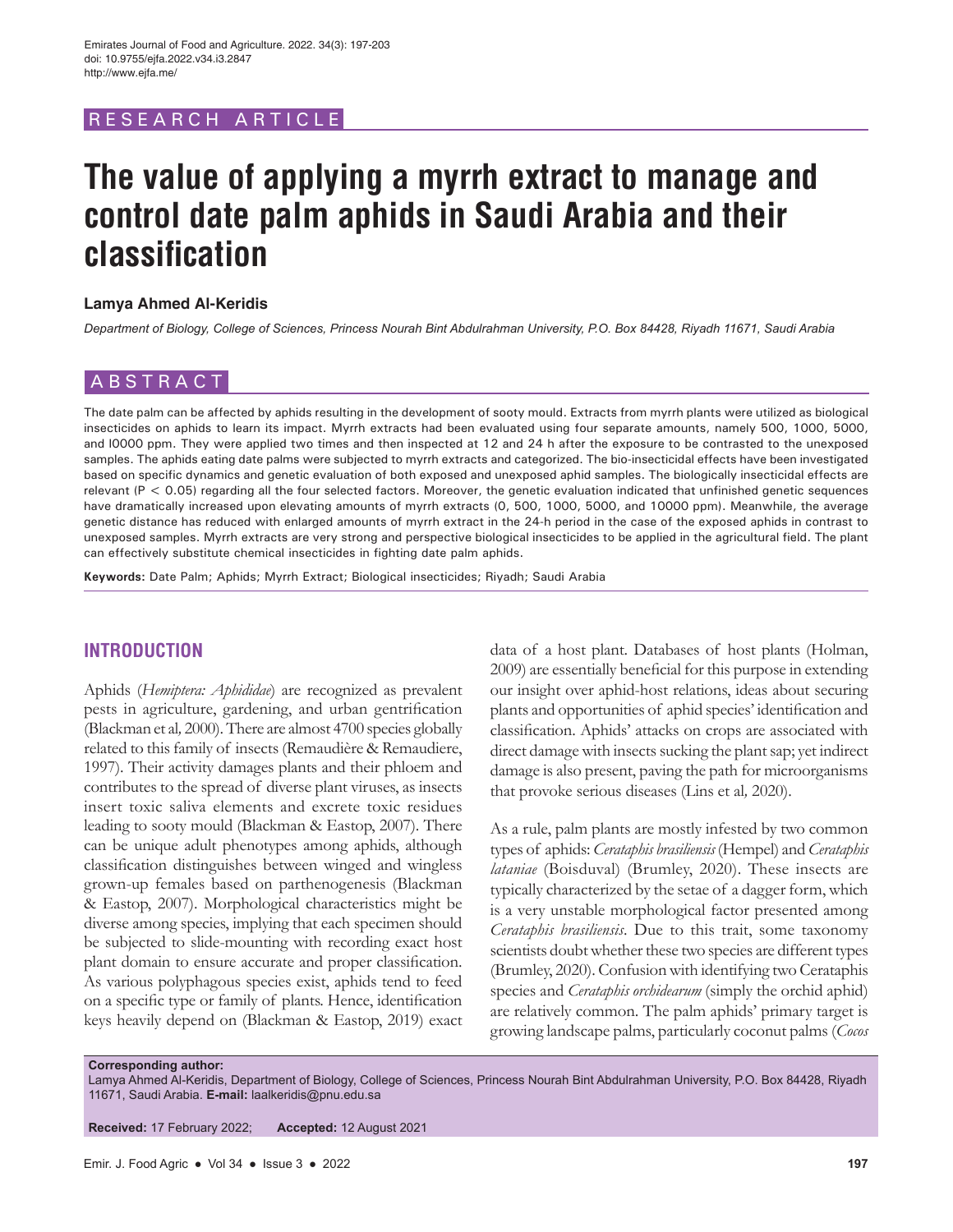*nucifera L*.). An insect can usually impact a certain crop related to a group of crop hosts; however, some insects can affect various plant families (Brumley, 2020; Sorensen, 2009). The so-called polyphagous aphids refer to sibling species; this means they are morphologically similar, but they still differ in the karyotype (Anwar et al*,* 2017; Sorensen, 2009). In common, these aphids represent anholocyclic clones, which means they are biotypes with special priorities over a host plant, multiple mechanisms of transmitting diseases, or/and abilities to resist pesticides (Sorensen, 2009). Aphids' impact on agricultural industry and crops is multi-factorial. Insects can form highly dense populations, deprive plants of their natural nutrients, and cause harm by sucking vital sap, thus provoking decay and plant's death. The transmission of plant viruses is the most serious danger brought by palm aphids (Anwar et al*,* 2017). Plants infected by the virus tend to demonstrate a yellowing that attracts aphids and provokes an increased release of amino acids, so virus transmission becomes a biological benefit for aphids. The integrated pest management (IPM) approach becomes a significant subject of current studies to manage aphids. IPM directed towards aphids reduces the impact on non-target insects and species (Sorensen, 2009). An action plan usually incorporates cultural control approaches, for instance, decreasing ant populations, applying ultraviolet devices to repulse alatae, or make cross-planting of pollen and nectar source plants within crops to encourage the growth of natural repellents and insecticides (Anwar et al*,* 2017; Blackman & Eastop, 2007).

Chemical insecticides and the soaps were found to be the optimal exposure method, ensuring 54% of species mortality after 24 h of using 100 ppm amount, at least (Haldhar & Maheshwari, 2018; Shonouda et al*,* 2000). Insecticides play a crucial role in society and agriculture in particular. Along with the necessity to protect crops, there is a need to protect human health and the health of animals and pets (Pavela, 2007). These risks come from phytophagous insects that cause essential damage to crops, leading to 90% (35–40% on average) of damage (Pavela, 2007; Weinberger & Srinivasan, 2009). The influence of myrrh (*Commiphora molmol*) extract and the sublethal impact of several crop insects, namely profenofos/chlorofluazuron, fenvalerate and pyriproxyfen, on the larvae of *S. littoralis* had been studied (Shonouda et al*,* 2000). It was revealed that myrrh stimulated the biggest impact after 7 days of use at 10,000 ppm concentration, achieving 44.4% of species mortality. Various types of exposure also illustrated negative influence on pupation, growing adults and larvae's life cycle. The highest amount (10000 ppm) of myrrh extract stimulated 35% pupation (Shonouda et al*,* 2000).

The current study focuses on the molecular analysis and genetic categorization of aphids (*Cerataphis orchidearum*)

that cause harm to the date palms (*Phoenix dactylifera*) in the agricultural domain of Riyadh, Saudi Arabia. Additionally, the study evaluates the opportunity of using a myrrh extract alone as a natural insecticide in the fight against palm aphids to analyse genetic distances.

## **MATERIALS AND METHODS**

### **The myrrh extracts**

The plant's core components (specifically oleo, gum, and resin) have been taken from the stem of the myrrh. One sample includes 7–17% of volatile oil, 25–40% of resin, 57–61% of gum, and 3–4% of other additives. Volatile oil, in turn, incorporates terpenes, sesquiterpenes, esters, cuminic aldehyde, and eugenol. The chemical structure of the plant's resin has not been properly studied to date (Ghazanfer, 1994). The myrrh extract (containing mainly oleo and resin) has been provided by Pharco Pharmaceuticals Company, Alexandria, located in Egypt. The following amounts of extract concentrations were achieved: 0.5, 1.5, 5, and 10%, representing 500, 1000, 5000 and l0000 ppm, accordingly.

#### **Insect sampling and categorization**

This research project took place in January 2021 in large date farms located in Riyadh, Saudi Arabia. Aphid insects had been obtained directly from the local date palms (Fig 1).

Specimens of aphids from a single site and population were identified mostly on the date palm's frontal sides (*Crataphidinae*) during the winter season. They were titled *Cerataphis orchidearum* by the efforts of the entomologists from Princess Nourah Bint Abdulrahman University (Table 1). The nymphal periods had been differentiated from the maturing phases by referring to the density and size of their wax cover, specifically on the area of abdomens. Naturally, aphids pass



**Fig 1.** Sooty mould present on the date palm, indicating yellow marks on the frontal side, which is provoked aphids' (*Cerataphis orchidearum*) activity; Riyadh, Saudi Arabia.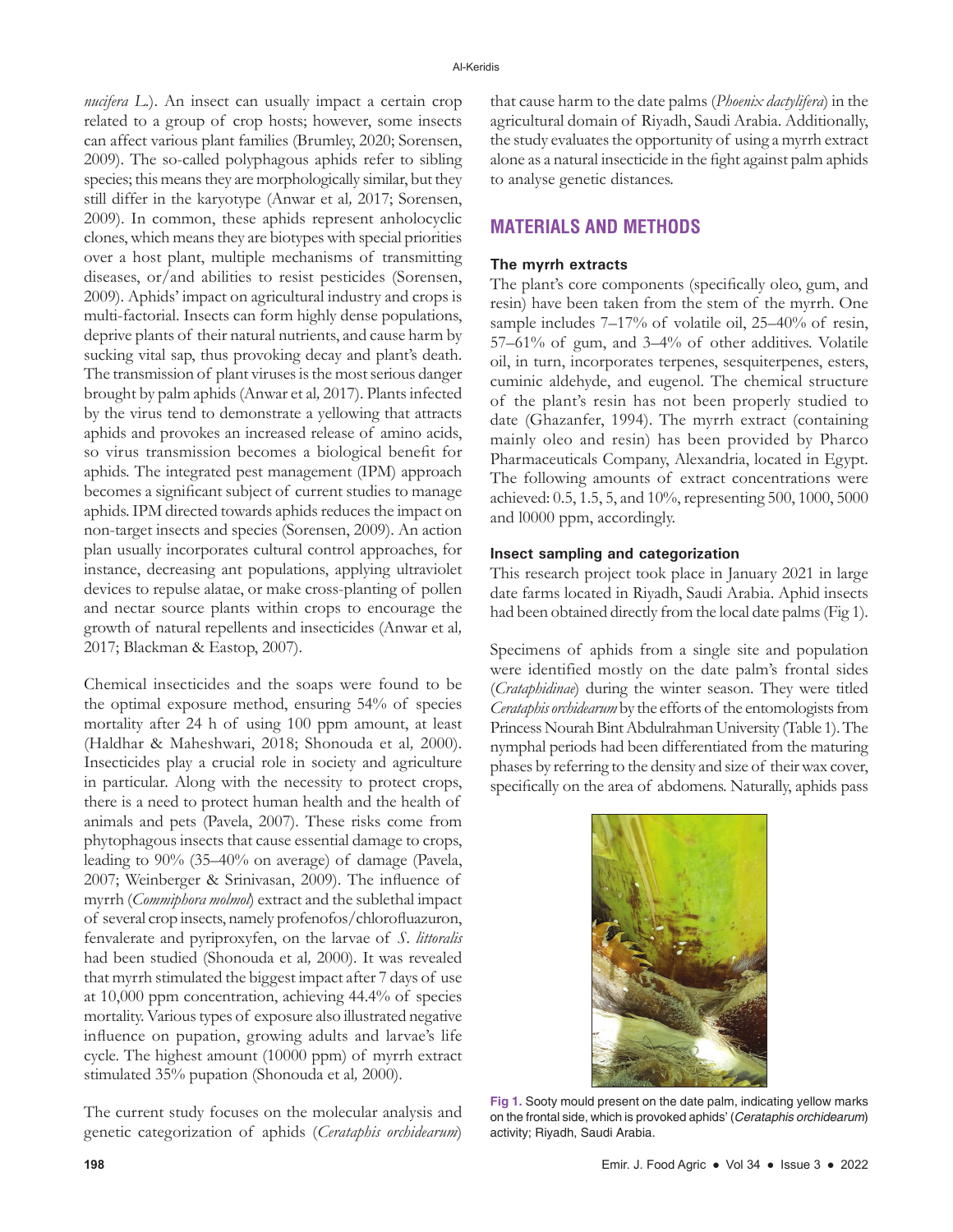| Table 1: Categorization of aphids attacking the date palms in |  |
|---------------------------------------------------------------|--|
| Riyadh, Saudi Arabia                                          |  |

| Categorization           |                        |  |  |  |
|--------------------------|------------------------|--|--|--|
| Phylum                   | Arthropoda             |  |  |  |
| Order                    | Hemiptera (True bugs)  |  |  |  |
| Suborder                 | Sternorrhyncha         |  |  |  |
| Family                   | Aphidoidea             |  |  |  |
| Genus                    | Cerataphis             |  |  |  |
| <b>Species</b>           | Cerataphis orchidearum |  |  |  |
| Common name              | Aphids                 |  |  |  |
| Date palm species (host) | Phoenix dactylifera    |  |  |  |

**Table 1: Myrrh extracts' insecticidal impact on the biological factors of activity of the exposed aphids** *(Cerataphis orchidearum)* **at the 12-h period since the initial** 

| exposure (mean $\pm$ SEM)                                                                             |                |                                                                                                   |                                                                 |                                  |  |  |
|-------------------------------------------------------------------------------------------------------|----------------|---------------------------------------------------------------------------------------------------|-----------------------------------------------------------------|----------------------------------|--|--|
| <b>Biological</b><br>variables                                                                        | <b>500 ppm</b> | 1000 ppm                                                                                          | 5000 ppm                                                        | 10000 ppm                        |  |  |
| % Parasitism<br>Development                                                                           |                |                                                                                                   | $57.4 \pm 4.39$ $51.6 \pm 5.83$ $42.5 \pm 2.71$ $32.2 \pm 6.12$ |                                  |  |  |
| Egg-mummy<br>Egg to<br>adult-male                                                                     |                | $17.5 \pm 2.82$ $14.5 \pm 2.77$ $9.5 \pm 3.45$<br>$19.6 \pm 4.56$ $16.2 \pm 5.08$ $11.5 \pm 4.11$ |                                                                 | $6.5 \pm 1.06$<br>$8.8 \pm 2.04$ |  |  |
| Egg to<br>adult-female<br>% Emergence $78.7 \pm 4.79$ $73.4 \pm 3.12$ $56.6 \pm 4.32$ $39.7 \pm 3.44$ |                | $22.8 \pm 4.43$ $20.1 \pm 3.09$ $16.8 \pm 2.46$                                                   |                                                                 | $9.7 \pm 3.89$                   |  |  |

through six stages, namely egg/embryo, four nymphal instars, and full growth of an adult species.

#### **Aphids breeding & exposure**

In a study, 114 adult species were selected. Of the total amount, there were 58 males and 56 females; there were 23 winged and 33 wingless specimens. They were marked and held in glass containers (diameter: 4 cm; height: 3 cm) to be further transported to the laboratory. Winged adults have been bred at a temperature of 20 $\degree$ C, 50  $\pm$  5% RH for 12-h photophase within wooden cavities equipped with healthy fronds of the date palm. In cavities, there was a layer of a 1% agar-water solution added for 1 h; after that, females were taken away. Consequently, the aphid nymphs had been supported within the cavities until the full growth of parasitoids. Stock colonies where aphids passed all life stages (eggs, instars, and adults) had been differentiated into two groups: unaffected (unexposed) group and affected (exposed) group with four amounts of extract usage, namely 500, 1000, 5000, and l0000 ppm. The procedure of exposure was reiterated twice in 12 and 24 h with the following inspections. Stages of the aphid (instars and adults) were particularly investigated in the exposed group, the specimens were distinguished referring to their size and shape. The time of growth from egg to mummy and from egg to grown-up parasitoid had been identified for both groups of insects by using *Diaeretiella rapae* (*D. rapae*), which is parasitoid wasp. The rates of mortality have been calculated by applying Abbott's formula:

Corrected mortality (%)  $\frac{\% \text{ mortality in treated} - \% \text{ mortality in control}}{}$  $\sim 100$ 100 - % mortality in control

The Abbott formula for measuring infestation and efficiency of insecticides.

All the specimens had been kept in 80%-ethanol for the following DNA extraction. Voucher samples were gathered from ethanol and then stored in the Biology Department of Princess Nourah Bint Abdulrahman University (Riyadh, Saudi Arabia) at -20°C temperature for long-term conservation.

#### **Dna extraction and polymerase chain reaction (pcr)**

Every sample was derived from the 80% ethanol, subjected to air dry, and then put in a 1.5‐mL microfuge tube with special tongs; they were preliminary soaked in 0.5% NaCIO. Overall genomic DNA had been successfully extracted from selected aphids from two groups of investigation (exposed and unexposed) by applying a non-destructive strategy (Rowley et al.*,* 2007). Given the different amounts, the DNA samples have been diluted with the help of sterilized distilled water to get a viable solution of 20–25 ng μl -1 purified DNA. A proportion of the overall DNA was kept in glycerol (10%) at -80°C temperature for future use. Routine protocols had been properly complied with while completing PCR, cloning, sequencing of the CO-I section, and alignment of sequences (Hajibabaei et al, 2006; Toda & Komazaki, 2002).

PCR has been fulfilled using a thermal cycler (ABI-Applied Biosystems, Veriti, USA) under the fixed cycling properties: denaturation started at 94°C for 4 min; it passed through 35 cycles at 94°C for 30 s; annealing started at 47°C for 45 s; extension started at 72°C for 45 s; final extension started at 72°C for 20 min. The universal CO-I primers were utilized: LCO-1490; 5′-GGT CAA CAA ATC ATA AAG ATA TTG G-3′ and HCO2198; 5′- TAA ACT TCA GGG TGA CCA AAA AAT CA-3′ (Hebert et al*,* 2003). The overall reaction amount of 25  $\mu$ l incorporated ×20 picomoles of every primer, 10 mM Tris/HCl (pH 8.3),  $50$  mM KCl,  $2.5$  mM  $\mathrm{MgCl}_2$   $0.25$  mM of each dNTP, as well as 0.5 units of Taq DNA polymerase (Fermentas Life Sciences, UK). The improved outputs had been resolved in 1.0% agarose gel. Afterwards, they were stained using ethidium bromide (10  $\mu$ g ml<sup>-1</sup>) and finally visually presented in a specific gel documentation system (UVP).

#### **Sequencing and sequence evaluation**

The improved outputs had been eluted with the help of a gel extraction kit (Nucleospin® Extract II, Macherey Nagel, Germany). The procedure was completed in compliance with the manufacturer's guidelines. The outputs eluted had been ligated into a cloning vector of general-purpose,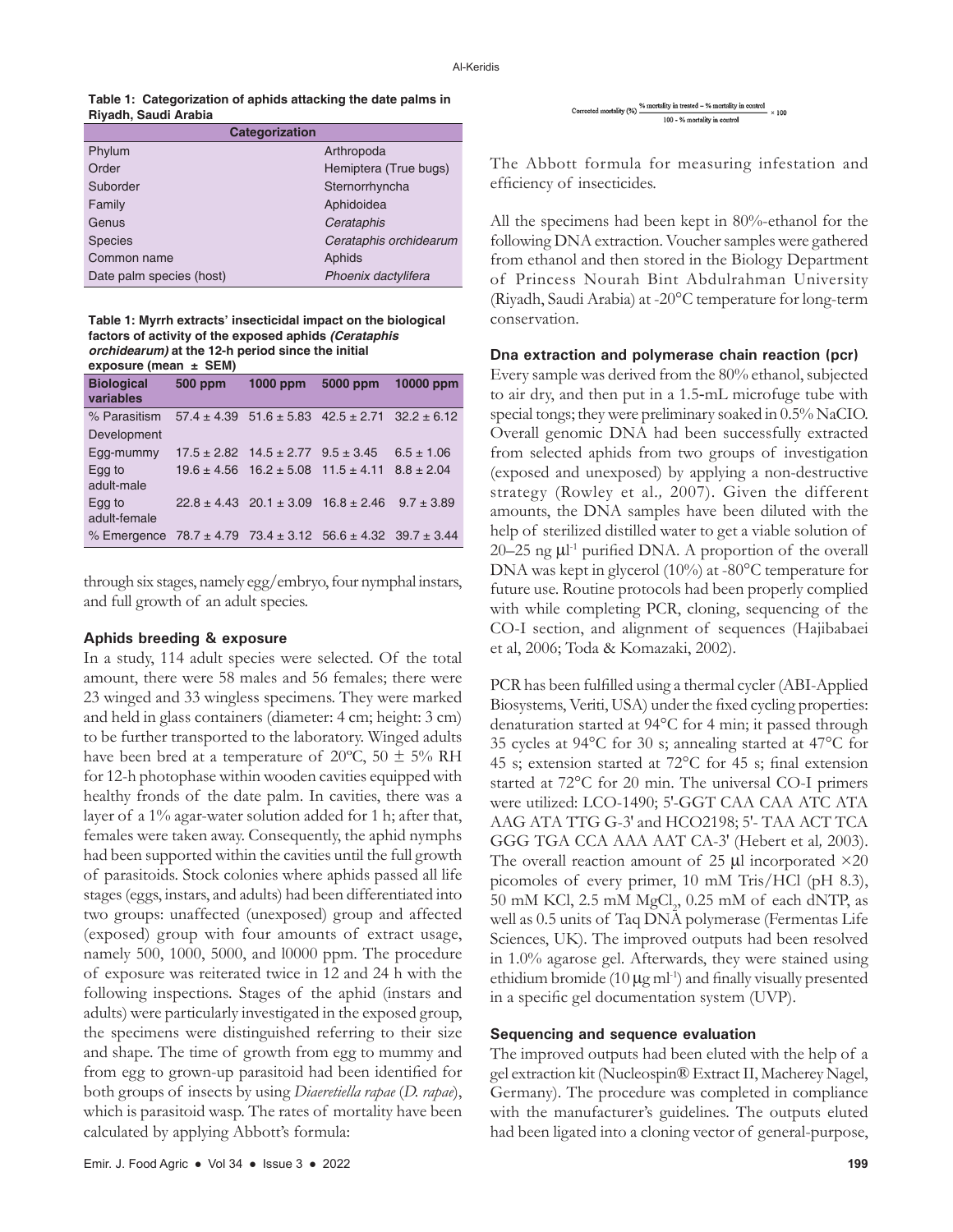namely InsT/A clone (Fermentas Life Sciences, UK), also in compliance with the manufacturer's guideline. The bluewhite compilation had been fulfilled to isolate plasmids with the help of GenJET™ plasmid MiniPrep kit (Fermentas Life Sciences, UK), following the manufacturer's standards. It was completed based on the overnight culture of positive clones bred inside LB broth. Sequencing procedures had been completed in triplicate based on the clones cultivated using the special autonomic sequencer (ABI prism® 3730 XL DNA Analyzer: Applied Biosystems, USA) based on the M13 universal primers (forward and reverse orientations were used). A homology inspection had been completed thanks to NCBI-BLAST (http://blast.ncbi.nlm.nih.gov/). In the meantime, the alignment of sequences had been implemented with the help of BioEdit version 7.0.9.0 (Hall, 1999). The sequences produced have been stored in the NCBI-GenBank (Supplementary material 1), which means they are available in BOLD. Alignment of CO-I sequences was carried out with the help of the Clustal W software in BioEdit.7.0. In turn, MEGA.5.0 has been used to evaluate the sequences produced (Kumar et al*,* 1993) to identify conspecific and congeneric genetic distances. Finally, Neighbour-Joining (NJ) trees have been developed with the help of the Kimura-2-parameter (K2P) distance model (Kumar et al*,* 1993; Saitou & Nei, 1987).

#### **Data evaluation**

All factors (development dynamics, parasitism rates, occurrence and mortality rates) have been evaluated using ANOVA after completing a Tukey test at 5% significance magnitude. To complete this, the SigmaStat program, version 3.5 (Systat Software, San Jose, CA, USA) at 5% significance magnitude (P values  $\leq$  0.05), had been implemented.

## **RESULTS**

#### **insecticidal impact of myrrh extract**

From the total amount of 114 gathered and incubated winged adults of aphids, 112 insect samples were processed with a myrrh extract. The development duration serves in a study as a sign of exposure quality. Hence, it was noted that the growth rates from egg to mummy, from egg to adult-male and also from egg to adult-female  $(P < 0.0001)$ in the case of *D. rapae* were steadily reducing, yet this trend was rather indicative in adult males than in females (Table 1, 2). Still, Tables 3 and 4 illustrate that insecticidal potency in terms of the concentration-response ratio for a myrrh extract towards winged adults and instars had been determined based on two exposure intervals (12 h and 24 h). The mortality and occurrence rates have been labelled as the affected ones, elevating the amounts of the extract (0, 500, 1000, 5000, 10000 ppm) along with periods of exposure.

#### **Genetic Evaluation**

The genetic evaluation has been completed following the 316 sequenced loci, which were varied in length (from 347 to 2,241bp, representing a median of 1,326 bp). The overall length of combined alignment for unaffected aphid insects has been properly sequenced as a single species interacting with the date palm trees from three different sites of Riyadh.

However, several sequences have been found unfinished or missing in the case of the affected/exposed aphids, which means the output availed between 24 and 47bp for loci selected (Fig 2).

The percentage of unfinished sequences had been dramatically  $(P < 0.001)$  higher with elevated amounts of a myrrh extract in the 24-h period since the application to the exposed aphids. This was presented as follows: missing 24  $\pm$  2.64, 27  $\pm$  2.53, 38  $\pm$  3.14, and 47  $\pm$  2.08 bp at the amounts 0, 500, 1000, 5000, and 10000 ppm, respectively. Moreover, the intrageneric rates were found to visibly reduce the mean genetic distance parameters upon elevation of amounts of a myrrh extract (Table 5) in the 24-h period since the application compared to unaffected and unexposed aphid specimens.

## **DISCUSSION**

The date palm remains an important and popular fruit tree in the Middle East, particularly Saudi Arabia (Erskine et al*,* 2004). Damage caused by date palm aphids is extensive, as insects harm the crops through feeding habits and transmit plant viruses via passing toxic saliva and by provoking sooty mould (Blackman & Eastop, 2007). The chemical insecticides used today to protect crops dissolute the aphids' defensive coating, leading to their death (Agnello, 2002). The mechanism of myrrh is associated with causing a smothering effect on soft-bodied insects, while available soaps destroy them by depriving them of natural protective

**Table 2: Myrrh extracts' insecticidal impact on the biological factors of activity of the exposed aphids** *(Cerataphis orchidearum)* **at the 24-h period since the initial exposure (mean ± SEM)**

| CAUUSUIC (IIICAII I JEIVI)     |                 |                                                |                                                                 |                |
|--------------------------------|-----------------|------------------------------------------------|-----------------------------------------------------------------|----------------|
| <b>Biological</b><br>variables | <b>500 ppm</b>  | 1000 ppm                                       | 5000 ppm                                                        | 10000<br>ppm   |
| % Parasitism                   |                 |                                                | $44.7 \pm 3.21$ $36.3 \pm 4.51$ $24.8 \pm 3.42$ $11.2 \pm 3.31$ |                |
| Development                    |                 |                                                |                                                                 |                |
| Egg-mummy                      | $12.9 \pm 1.68$ | $10.1 \pm 3.09$                                | $5.2 \pm 2.41$                                                  | $2.9 \pm 0.47$ |
| Egg to<br>adult-male           |                 | $14.4 \pm 2.11$ $11.0 \pm 2.08$                | $7.6 \pm 2.11$                                                  | $3.6 \pm 1.01$ |
| Egg to<br>adult-female         |                 | $16.5 \pm 1.21$ $12.4 \pm 2.13$ $8.4 \pm 1.33$ |                                                                 | $4.4 \pm 1.03$ |
| $\%$<br>Emergence              |                 |                                                | $51.5 \pm 3.27$ 46.8 $\pm$ 4.01 32.3 $\pm$ 2.52 18.5 $\pm$ 2.46 |                |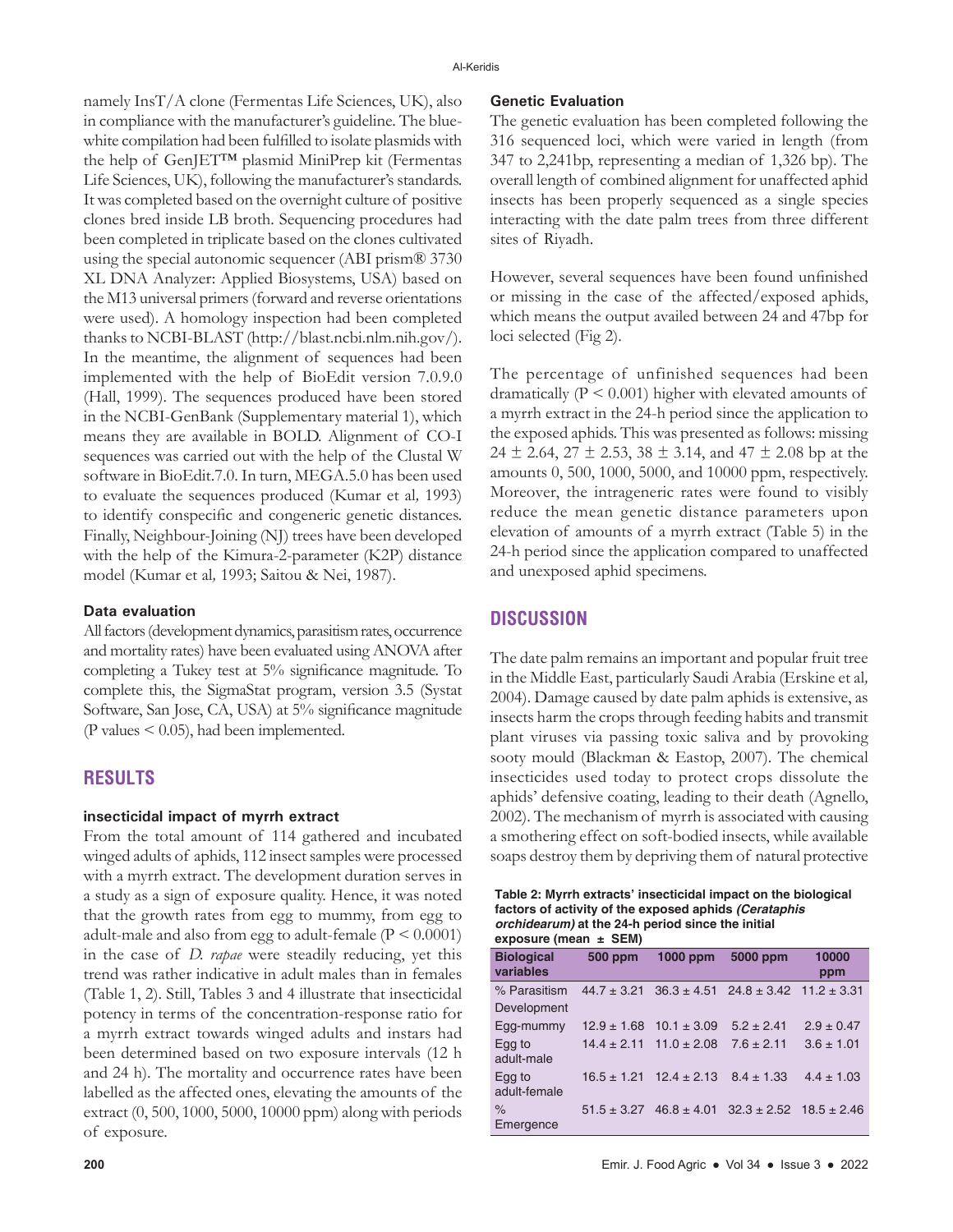| Table 3: Myrrh extracts' insecticidal impact on the mortality dynamics (mean $\pm$ SEM) of the adult specimens and nymph |
|--------------------------------------------------------------------------------------------------------------------------|
| instars <i>(Cerataphis orchidearum)</i> at the 12-h period since the initial exposure                                    |

| <b>Concentration (ppm)</b> | <b>Dead</b> | <b>Alive</b>  | P value | <b>Dead</b> | <b>Alive</b>   | P value |
|----------------------------|-------------|---------------|---------|-------------|----------------|---------|
|                            |             | <b>Adults</b> |         |             | <b>Instars</b> |         |
| $\mathbf 0$                | ⌒           | 112           | 0.000   | U           | 983            | 0.000   |
| 500                        | 29          | 83            | 0.000   | 174         | 809            | 0.000   |
| 1000                       | 36          |               | 0.000   | 332         | 651            | 0.000   |
| 5000                       | 47          | 66            | 0.000   | 419         | 564            | 0.000   |
| 10000                      | 88          | 24            | 0.000   | 846         | 137            | 0.000   |

**Table 4: Myrrh extracts' insecticidal impact on the mortality dynamics (mean ± SEM) of the adult specimens and nymph instars** *(Cerataphis orchidearum***) at the 24-h period since the initial exposure**

| <b>Concentration</b> | <b>Dead</b>   | <b>Alive</b> | P value | <b>Dead</b>    | <b>Alive</b> | P value |
|----------------------|---------------|--------------|---------|----------------|--------------|---------|
| (ppm)                | <b>Adults</b> |              |         | <b>Instars</b> |              |         |
| $\Omega$             |               | 113          | 0.000   | $\Omega$       | 983          | 0.000   |
| 500                  | 34            | 78           | 0.000   | 174            | 809          | 0.000   |
| 1000                 | 41            | 71           | 0.000   | 332            | 651          | 0.000   |
| 5000                 | 53            | 59           | 0.000   | 419            | 564          | 0.000   |
| 10000                | 96            | 16           | 0.000   | 846            | 137          | 0.000   |

**Table 5: The intrageneric rates demonstrate the mean genetic distance parameters at a 24-h period since applying a myrrh extract (in different amounts**

| <b>Concentrations</b> | <b>No. of specimens</b>   | <b>Genetic distance</b> |  |
|-----------------------|---------------------------|-------------------------|--|
|                       | (adults)                  | (%)                     |  |
| $\Omega$              | 100 (alive)               | 4.96                    |  |
| 500                   | 60 (30 dead +30 alive)    | 3.86                    |  |
| 1000                  | 40 (20 dead $+$ 20 alive) | 3.12                    |  |
| 5000                  | 50 (25 dead $+$ 25 alive) | 2.19                    |  |
| 10000                 | $30(15 dead + 15 alive)$  | 1.74                    |  |



**Fig 2.** The percentage of unfinished genetic sequences had been dramatically (P < 0.001) higher with elevated amounts of a myrrh extract (0, 500, 1000, 5000 & 10000 ppm) in the 24-h period since the application to the exposed aphids ( $n = 100$ ). The discrepancies between amounts of bioinsecticidal effects by a myrrh extract have been positioned as relevant at \*P<0.05, \*\*P < 0.01, and \*\*\*P < 0.001.

"coverage" (Pennacchio et al*,* 2010; Singh et al*,* 2015). Myrrh is a widely applied herb that is especially popular in the pharmaceutical industry and pest management areas in the Arab states (Al-Faris et al*,* 2008; ALLAM & EL-SAYAD, 2001; Kandar, 2021). Even though many scientific sources focused on biological influences of myrrh in the fight against microorganisms (Massoud et al*,* 2001; Sheir et al*,* 2001), a limited number of researches have actualized the plant's value in the fight against insects and pests due to the plant's toxicity, high contamination properties and adverse effects [30–33]. (Kandar, 2021; Massoud et al*,* 2001; Rao et al*,* 2001; Sheir et al*,* 2001).

The problem of aphids attacking crops is global and disturbing since this type of pests is prevalent over other insects in the context of population density, biological diversity, host choice, and geographical spread (Foottit et al*,* 2008). This study has taken the date palm (*Phoenix dactylifera*) located in Riyadh, Saudi Arabia, as the target host for aphids, being the unique research project emphasizing the identification and categorization of aphids in the selected jurisdiction, along with focusing on the myrrh extract's role as a biological insecticide.

To evaluate myrrh's impact, four biological factors (development dynamics, parasitism, occurrence, and mortality rates) have been selected for the study (Al-Shuraym et al*,* 2020). Here we found that a myrrh extract's impact increased with increasing extract amounts. The findings are correlated with some other studies that have confirmed the potency of myrrh as an antibacterial, antifungal, antiparasitic and bioinsecticidal natural agent (ALLAM & EL-SAYAD, 2001; Kandar, 2021; Sheir et al*,* 2001). The aphids selected for this project have been classified properly based on DNA barcodes, which was found to be a good practical method. This eventually helped to evaluate and determine the genetic distance after the extract's application with identifying the plant's advantages (Asokan et al*,* 2011). Hence, the intrageneric rates have visibly reduced the mean genetic distance parameters upon the elevation of amounts and bioinsecticidal impact of a myrrh extract (Table 5) in the 24-h period since the application. It formally implies the identified amounts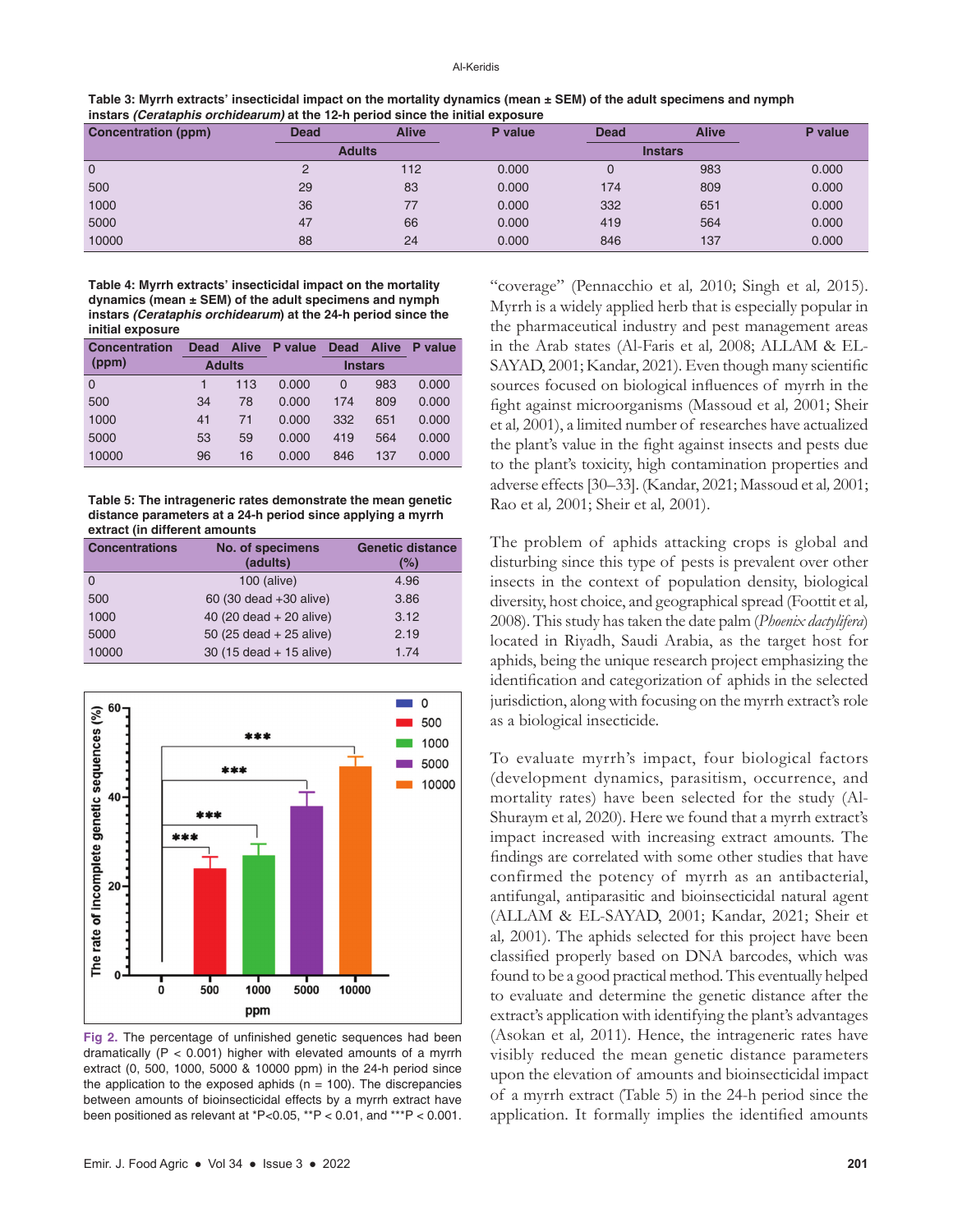utilized in this research cause a strong genotoxic influence on aphids attacking date palms.

## **CONCLUSION**

The application of a myrrh extract studied in this research has marked itself as a useful bioinsecticide (with the involvement of four different lethal amounts) against date palm aphids inhabiting farms of Riyadh, Saudi Arabia. The study helps develop a fast and efficient bioinsecticidal management strategy for handling date palm aphids' attacks and intrusions affecting insects at various life stages and without harming the crops themselves. Additionally, current findings will assist in future research, investigating effects on other insects and pests, contributing to the protection of agricultural, horticultural, and forest domains.

## **ACKNOWLEDGEMENT**

Princess Nourah bint Abdulrahman University Researchers Supporting Project number (PNURSP2022R318), Princess Nourah bint Abdulrahman University, Riyadh, Saudi Arabia.

# **AUTHOR CONTRIBUTIONS**

Conceptualization, Methodology, Software, Formal analysis, Writing - Original Draft, Review & Editing.

# **CONFLICTS OF INTEREST**

The author declares that there is no conflict of interest.

# **DATA AVAILABILITY STATEMENT**

All the data of this study are available within the paper.

## **REFERENCES**

- Agnello, A. M. 2002. Petroleum-derived spray oils: Chemistry, history, refining and formulation. In: Spray Oils Beyond. pp. 2-18.
- Al-Faris, E. A., N. Al-Rowais, A. G. Mohamed, M. O. Al-Rukban, A. Al-Kurdi, M. A. Al-Noor Balla, S. Al-Harby and A. Sheikh. 2008. Prevalence and pattern of alternative medicine use: the results of a household survey. Ann Saudi Med. 28: 4-10.
- Allam, A. F. and M. H. El-Sayad. 2001. Molmol (myrrh) on *Biomphalaria alexandrina*, *Bulinus truncatus* and *Lymnaea Cailliaudi*. J. Egypt. Soc. Parasitol. 31: 683-690.
- Al-Shuraym, L. A. M., L. A. Al-Keridis, A. A. Al-Dakhil and W. S. Al-Qahtani. 2020. The impact of onion-garlic mixture to control of *Rhynchophorus ferrugineus* in Saudi Arabia. J. Saudi Soc. Agric. Sci. 19: 521-527.
- Anwar, W., M. S. Haider, A. A. Shahid, H. Mushtaq,

U. Hameed, M. Z. U. Rehman and M. J. Iqbal. 2017. Genetic diversity of *Fusarium* isolated from members of *Sternorrhyncha*  (Hemiptera): Entomopathogens against *Bemisia tabaci*. Pak. J. Zool. 49: 425-759.

- Asokan, R., K. B. Rebijith, S. K. Singh, A. S. Sidhu, S. Siddharthan, P.K. Karanth, R. Ellango and V. V. Ramamurthy. 2011. Molecular identification and phylogeny of *Bactrocera* species (Diptera: Tephritidae). Florida Entomol. 94: 1026-1035.
- Blackman, R. L. and V. F. Eastop. 2000. Aphids on the World's Crops: An Identification and Information Guide. 2<sup>nd</sup> ed. John Wiley and Sons Ltd., New York.
- Blackman, R. L. and V. F. Eastop. 2007. Taxonomic issues. Aphids Crop Pests. 1: 1-29.
- Blackman, R. L. and V. F. Eastop. 2019. Aphids on the World's Plants. An Identification and Information Guide. Available from: http:// www.aphidsonworldsplants.info
- Brumley, C. 2020. A checklist and host catalogue of the aphids (Hemiptera: Aphididae) held in the Australian National Insect Collection. Zootaxa. 4728: 575-600.
- Erskine, W., A. T. Moustafa, A. E. Osman, Z. Lashine, A. Nejatian, T. Badawi and S. M. Ragy. 2004. Date Palm in the GCC Countries of the Arabian Peninsula. In: Proceeding Regional Workshop on Date Palm Development in the Arabian Peninsula, Abu Dhabi, UAE, pp. 29-31.
- Foottit, R. G., H. V. Maw, C. D. Von Dohlen and P. D. N. Hebert. 2008. Species identification of aphids (Insecta: Hemiptera: Aphididae) through DNA barcodes. Mol. Ecol. Resour. 8: 1189-1201.
- Ghazanfer, S. A. (eds.). 1994. Handbook of Arabian Medicinal Plants. CRC Press, Inc., Boca Raton, Ann Arbor, London, Tokyo.
- Hajibabaei, M., D. H. Janzen, J. M. Burns, W. Hallwachs and P. D. N. Hebert. 2006. DNA barcodes distinguish species of tropical *Lepidoptera*. Proc. Natl. Acad. Sci. U. S. A. 103: 968-971.
- Haldhar, S. M. and S. K. Maheshwari. 2018. Insect-pests Management in Arid and Semi-arid Horticultural Crops. Biology and Management Strategies for Major Insect Pests of Fruit Crops in Hot-arid Region with Special Reference to Ber, Bael, Datepalm and Lasora.
- Hall, T. A. 1999. BioEdit: A User-friendly Biological Sequence Alignment Editor and Analysis Program for Windows 95/98/ NT. Vol. 41. Nucleic Acids Symposium Series, pp. 95-98.
- Hebert, P. D. N., S. Ratnasignham and J. R. Dewaard. 2003. Barcoding animal life: Cytochrome c oxidase subunit 1 divergences among closely related species. Proc. R. Soc. London Ser. B Biol. Sci. 270: S96-S99.
- Holman, J. 2009. Host Plant Catalog of Aphids. Springer, Berlin.
- Kandar, P. 2021. Phytochemicals and biopesticides: Development, current challenges and effects on human health and diseases. J. Biomed. Res. 2: 3-15.
- Kumar, S., K. Tamura and M. Nei. 1993. MEGA (Molecular Evolutionary Genetics Analysis). University Park, PA, Pennsylvania State University.
- Lins, E. A., J. P. M. Rodriguez, S. I. Scoloski, J. Pivato, M. B. Lima, J. M. C. Fernandes, P. R. V. da Silva Pereira, D. Lau and R. Rieder. 2020. A method for counting and classifying aphids using computer vision. Comput. Electron. Agric. 169: 105200.
- Massoud, A., S. El Sisi and O. Salama. 2001. Preliminary study of therapeutic efficacy of a new fasciolicidal drug derived from *Commiphora molmol* (myrrh). Am. J. Trop. Med. Hyg. 65: 96-99.
- Pavela, R. 2007. Possibilities of botanical insecticide exploitation in plant protection. Pest Technol. 1: 47-52.
- Pennacchio, M., L. Jefferson and K. Havens. 2010. Uses and Abuses of Plant-derived Smoke: Its Ethnobotany as Hallucinogen,